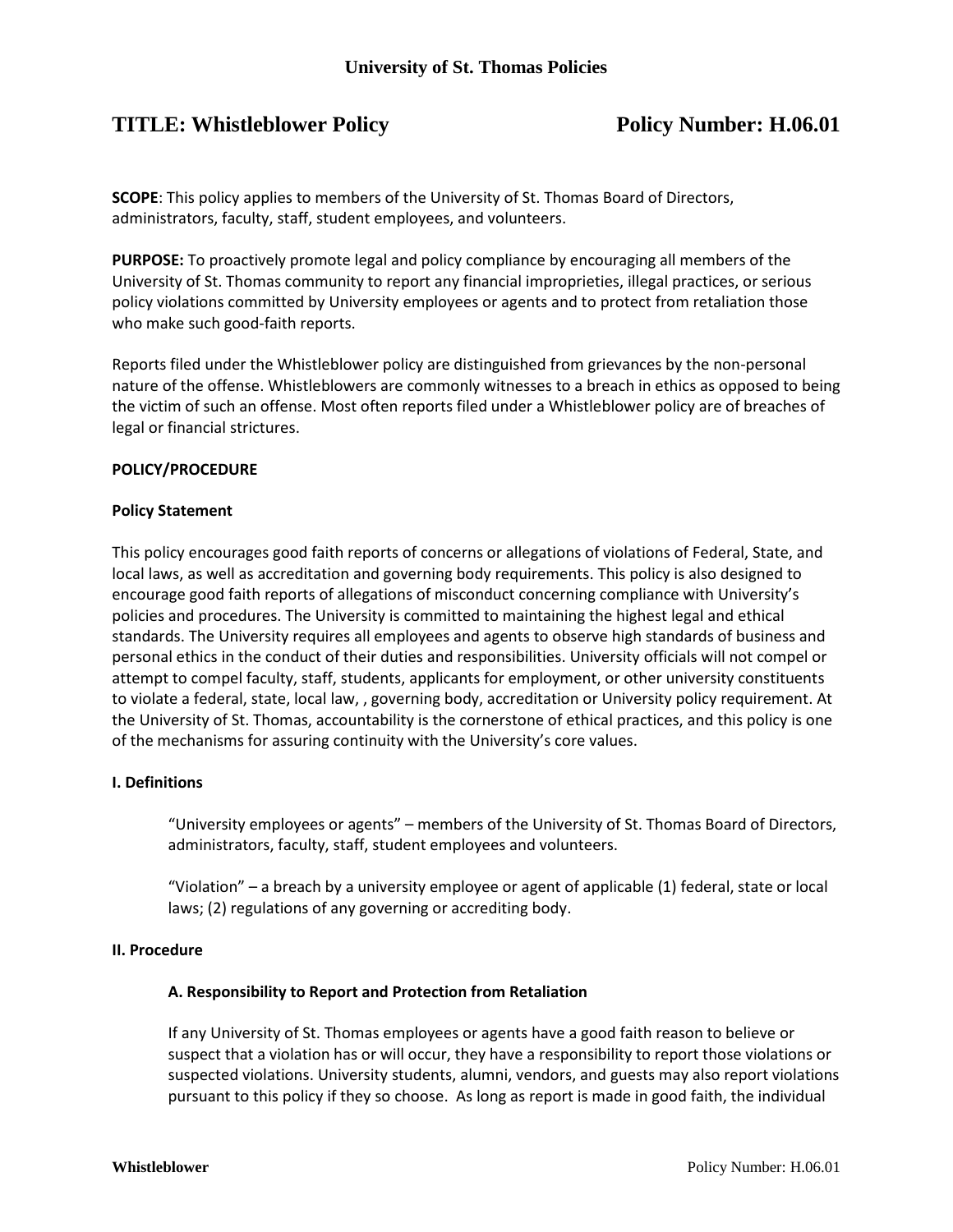# **University of St. Thomas Policies**

will not suffer harassment, retaliation, or adverse employment consequences based on making the report. Anyone who reasonably believes they have been retaliated against in violation of this policy should immediately contact the Office of Human Resources.

### **B. Prohibition Against Bad Faith Reporting and Retaliation**

Any employee or agent who does not act in good faith in reporting a violation or suspected violation (e.g. files a frivolous report or a knowingly false report) may be subject to disciplinary action up to and including termination of employment, and/or legal action. This determination would be made initially by the first person who receives the report on the chain of command, and will be reviewed as the report moves up the chain. Additionally, University employees and agents will not harass, retaliate, or take any adverse action against an individual who makes a report in good faith (or who encourages others to do the same). Such retaliation, harassment or adverse action may be subject to discipline up to and including termination of employment.

**C. Reporting Options** – There are two reporting options: traditional and anonymous.

### **1. Traditional Reporting**

When possible, violations should be reported according to the procedures provided under other applicable University policies. Examples of University policies that set forth procedures for reporting violations include, but are not limited to, the Faculty Senate Grievance Policy, the Employee Complaint Procedure Policy , and the Sexual Harassment Policy (in each of these cases, the one filing the grievance or complaint is the one personally aggrieved). A determination that the report has been filed in good faith and belongs under the rubric of this policy rather than another complaint policy is made by the first officer in the chain of command based on evidence presented.

For violations that do not fall under existing policies or that do not have an established reporting procedure, the following guidelines should be followed (assuming there is no need for anonymous reporting):

**a.** *Members of the Board of Directors and University Administrators:* report to the Board Chair or to the Office of Human Resources.

**b.** *Faculty:* report to their Department Chair or to their Dean. If it is not appropriate to report to the chair or dean for any reason, the faculty member should report to the Vice President for Academic Affairs or may also contact the Office of Human Resources.

**c.** *Staff Members:* report to their immediate supervisor. If it is not appropriate to report to the immediate supervisor for any reason, the staff member should report to the supervisor's superior or may also contact Office of Human Resources.

**d.** *Students/Student Employees:* Student employees should report to their immediate supervisor. If it is not appropriate to report the violation to the supervisor for any reason, the student employee should report to the supervisor's superior or may also contact the Office of Human Resources. If the violation does not relate to student employment, students should report to the Vice President of Student Affairs or to their academic dean.